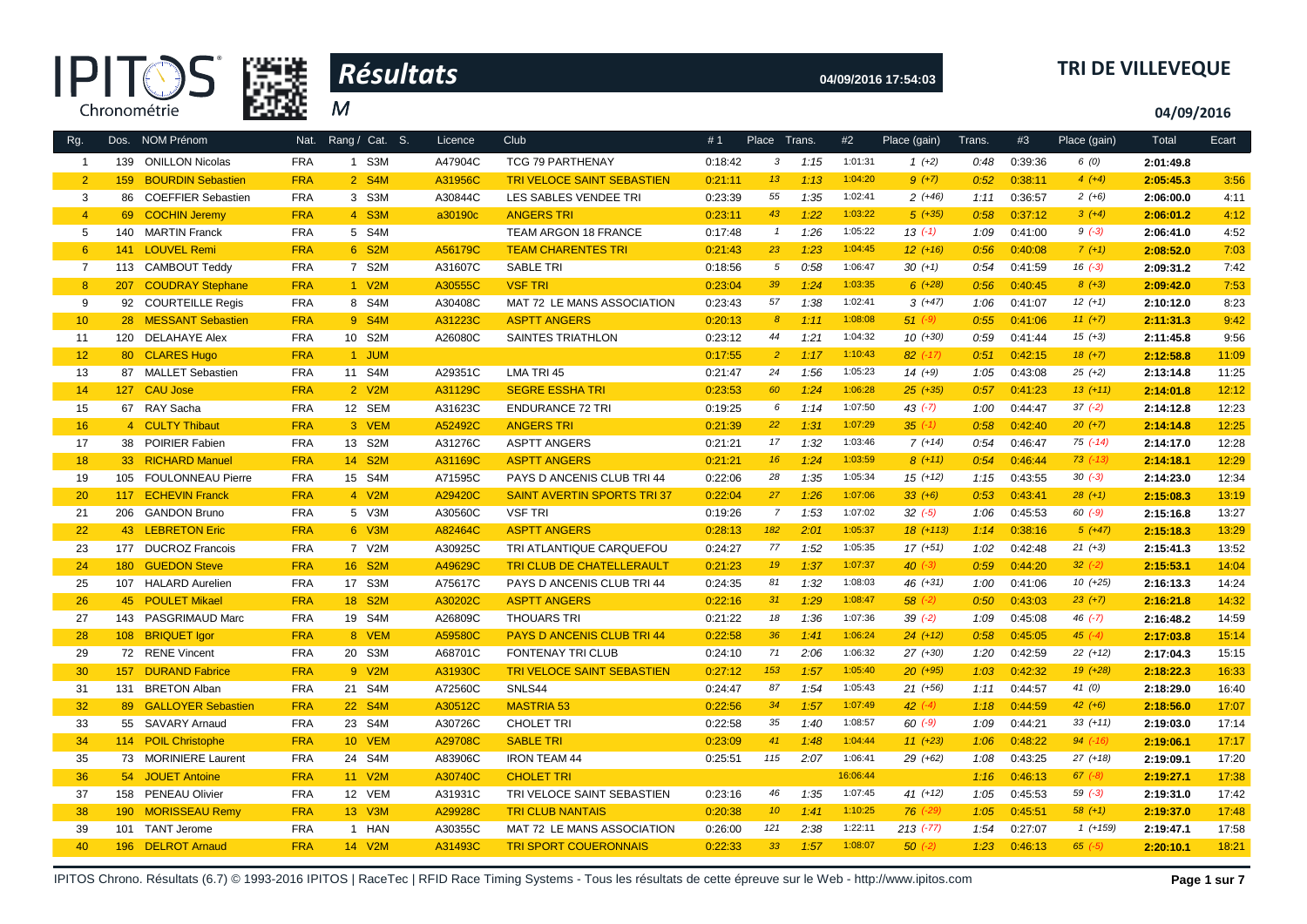



# **04/09/2016 17:54:04 TRI DE VILLEVEQUE**

**04/09/2016**

| Rg. |                  | Dos. NOM Prénom             | Nat.       | Rang / Cat. S.              | Licence | Club                              | #1      | Place Trans.    |      | #2      | Place (gain)  | Trans. | #3      | Place (gain)  | Total     | Ecart |
|-----|------------------|-----------------------------|------------|-----------------------------|---------|-----------------------------------|---------|-----------------|------|---------|---------------|--------|---------|---------------|-----------|-------|
| 41  |                  | 222 JAMMES Benoit           | <b>FRA</b> | 25 S2M                      |         | <b>NANTES</b>                     | 0:21:07 | 11              | 1:31 | 1:13:11 | 128 (-57)     | 1:10   | 0:43:19 | $26(+27)$     | 2:20:15.2 | 18:26 |
| 42  |                  | 78 MENARD Cyril             | <b>FRA</b> | 15 V2M                      | A32337C | LA ROCHE VENDEE TRI               | 0:23:03 | 38              | 1:46 | 1:07:52 | $44 (+2)$     | 1:02   | 0:46:45 | $74 (-6)$     | 2:20:25.8 | 18:36 |
| 43  |                  | 26 MICHEL Frederic          | <b>FRA</b> | 16 VEM                      | A66035C | <b>ASPTT ANGERS</b>               | 0:25:18 | 96              | 2:00 | 1:06:30 | $26 (+51)$    | 1:05   | 0:45:43 | $55 (+2)$     | 2:20:34.0 | 18:45 |
| 44  |                  | 60 PERQUIA Arnaud           | <b>FRA</b> | 17 VEM                      | A32512C | <b>CORMARIS TRI</b>               | 0:23:26 | 51              | 1:35 | 1:09:42 | $66 (-4)$     | 1:01   | 0:45:00 | $43(+11)$     | 2:20:41.1 | 18:52 |
| 45  | 104              | <b>LEVEILLE Frederic</b>    | <b>FRA</b> | 18 VEM                      | A80093C | <b>NANTES TRI</b>                 | 0:25:48 | 114             | 1:49 | 1:06:32 | 28 (+65)      | 1:25   | 0:46:15 | $68 (+4)$     | 2:21:46.3 | 19:57 |
| 46  | 164              | <b>RICHERMOZ Florian</b>    | <b>FRA</b> | 26 S2M                      | A60842C | <b>TRI VELOCE SAINT SEBASTIEN</b> | 0:21:08 | 12 <sup>°</sup> | 1:14 | 1:11:46 | $100 (-36)$   | 0:49   | 0:46:52 | $78(+2)$      | 2:21:47.0 | 19:58 |
| 47  |                  | 110 PERRICHET Herve         | <b>FRA</b> | 27 S4M                      | a30109c | <b>ANGERS TRI</b>                 | 0:22:15 | 30              | 1:43 | 1:08:04 | 48 $(+1)$     | 1:22   | 0:48:30 | $96$ $(-18)$  | 2:21:51.8 | 20:02 |
| 48  |                  | 48 BLUTEAU Sebastien        | <b>FRA</b> | 28 S2M                      | A32408C | <b>CHANTONNAY TRI</b>             | 0:24:24 | 75              | 1:33 | 1:06:24 | $23 (+45)$    | 1:07   | 0:48:36 | $98$ $(-18)$  | 2:22:01.1 | 20:12 |
| 49  |                  | 35 GAUDRE Thomas            | <b>FRA</b> | 19 VEM                      | A31259C | <b>ASPTT ANGERS</b>               | 0:25:04 | 91              | 1:48 | 1:08:04 | 47 (+30)      | 1:08   | 0:46:06 | $64(+12)$     | 2:22:07.0 | 20:18 |
| 50  |                  | 122 GUILLEMER Yannick       | <b>FRA</b> | 20 V2M                      | A86865C | <b>SAUMUR TEAM TRI</b>            | 0:27:22 | 158             | 1:50 | 1:05:38 | $19(+99)$     | 1:19   | 0:46:00 | $61 (+9)$     | 2:22:07.8 | 20:18 |
| 51  |                  | 7 JOUNIAUX Olivier          | <b>FRA</b> | 21 VEM                      | A30117C | <b>ANGERS TRI</b>                 | 0:22:22 | 32              | 1:55 | 1:10:30 | 79 (-25)      | 1:13   | 0:46:13 | 66 (+6)       | 2:22:10.0 | 20:21 |
| 52  |                  | 76 GUILLET Eric             | <b>FRA</b> | 22 VEM                      | A32312C | LA ROCHE VENDEE TRI               | 0:25:35 | 103             | 1:52 | 1:08:46 | $57 (+26)$    | 1:03   | 0:45:02 | $44 (+25)$    | 2:22:16.1 | 20:27 |
| 53  |                  | 118 GUILLOTIN Mickael       | <b>FRA</b> | 29 S4M                      | A42275C | SAINT AVERTIN SPORTS TRI37        | 0:27:10 | 152             | 1:52 | 1:05:35 | 16 (+101)     | 0:51   | 0:47:17 | $85$ $(-2)$   | 2:22:42.3 | 20:53 |
| 54  |                  | 15 GIRAULT Steve            | <b>FRA</b> | 30 S3M                      | a31078c | <b>ANGERS TRI</b>                 | 0:23:17 | 47              | 1:52 | 1:07:32 | $37 (+10)$    | 1:03   | 0:49:19 | $109$ $(-17)$ | 2:23:01.1 | 21:12 |
| 55  | 171              | <b>DOUILLARD Christophe</b> | <b>FRA</b> | 23 V2M                      | A30912C | TRI ATLANTIQUE CARQUEFOU          | 0:23:41 | 56              | 2:06 | 1:10:07 | $70$ $(-14)$  | 1:09   | 0:46:04 | $62$ $(+15)$  | 2:23:05.0 | 21:16 |
| 56  | 148              | <b>BODEVEN Josselin</b>     | <b>FRA</b> | 31 S3M                      | A87268C | <b>TOBESPORT</b>                  | 0:18:44 | $\overline{4}$  | 1:36 | 1:12:48 | $122$ $(-39)$ | 1:13   | 0:48:59 | $104$ $(-13)$ | 2:23:17.1 | 21:28 |
| 57  | 200              | <b>GODIN Nicolas</b>        | <b>FRA</b> | 24 VEM                      | A35377C | <b>USC TRI</b>                    | 0:25:31 | 102             | 1:55 | 1:11:38 | $98$ $(-7)$   | 1:18   | 0:43:03 | $24(+52)$     | 2:23:22.1 | 21:33 |
| 58  |                  | 94 AUDOUIN Ulrich           | <b>FRA</b> | 32 S4M                      | A30356C | <b>MAT 72 LE MANS ASSOCIATION</b> | 0:24:37 | 82              | 1:55 | 1:11:04 | $89^{(-3)}$   | 1:16   | 0:44:52 | $40 (+27)$    | 2:23:42.3 | 21:53 |
| 59  |                  | 64 PIPARD Gregory           | <b>FRA</b> | 33 S4M                      | A42857C | <b>ENDURANCE 72 TRI</b>           | 0:24:03 | 65              | 1:39 | 1:08:57 | $59 (+13)$    | 1:15   | 0:47:56 | $88 (-7)$     | 2:23:47.0 | 21:58 |
| 60  |                  | 90 SOCHON Guillaume         | <b>FRA</b> | 34 S4M                      | A49739C | <b>MASTRIA 53</b>                 | 0:25:35 | 105             | 1:40 | 1:08:42 | $54$ $(+33)$  | 0:59   | 0:47:20 | $86 (+12)$    | 2:24:14.8 | 22:25 |
| 61  |                  | 77 LELIEVRE Noam            | <b>FRA</b> | 25 VEM                      | A32333C | LA ROCHE VENDEE TRI               | 0:24:25 | 76              | 1:52 | 1:11:14 | $92 (+8)$     | 1:12   | 0:45:39 | $53(+23)$     | 2:24:18.3 | 22:29 |
| 62  |                  | 154 LECLAIR Jean Francois   | <b>FRA</b> | 26 VEM                      | A50383C | <b>TRI CLUB CLISSONNAIS</b>       | 0:23:10 | 42              | 1:51 | 1:07:59 | 45(0)         | 1:25   | 0:50:00 | $117$ $(-20)$ | 2:24:22.3 | 22:33 |
| 63  |                  | 82 DUVAL Jean Philippe      | <b>FRA</b> | 27 V2M                      | A30654C | <b>LAVAL TRI CLUB</b>             | 0:22:11 | 29              | 1:24 | 1:11:08 | $91 (-27)$    | 0:54   | 0:48:53 | $103 (-7)$    | 2:24:28.3 | 22:39 |
| 64  |                  | 145 GUERRIN Alban           | <b>FRA</b> | 35 S4M                      | A26815C | <b>THOUARS TRI</b>                | 0:25:46 | 110             | 1:42 | 1:11:25 | $94 (+8)$     | 1:04   | 0:44:44 | $35 (+38)$    | 2:24:39.3 | 22:50 |
| 65  | 126              | <b>VALLEE Gilbert</b>       | <b>FRA</b> | 28 V3M                      | A31141C | SEGRE ESSHA TRI                   | 0:26:00 | 122             | 1:49 | 1:10:06 | 69 (+33)      | 1:15   | 0:45:35 | $52 (+24)$    | 2:24:43.0 | 22:54 |
| 66  |                  | 59 DELIE Olivier            | <b>FRA</b> | 29 V2M                      | A01753C | <b>CLUB DES NAGEURS DE PARIS</b>  | 0:21:24 | 20              | 1:57 | 1:08:36 | $53 (-7)$     | 1:00   | 0:51:51 | $145$ $(-39)$ | 2:24:45.1 | 22:56 |
| 67  |                  | 248 PASQUIER Jean-Francois  | <b>FRA</b> | 36 S3M                      |         | <b>VILLEVEQUE</b>                 | 0:23:12 | 45              | 1:43 | 1:09:01 | $62$ $(-1)$   | 1:07   | 0:49:59 | $116$ $(-21)$ | 2:25:00.3 | 23:11 |
| 68  |                  | 88 MAUNY Mickael            | <b>FRA</b> | 30 V2M                      | A30523C | <b>MASTRIA 53</b>                 | 0:27:50 | 167             | 1:43 | 1:08:04 | 49 (+81)      | 1:13   | 0:46:23 | $70(+18)$     | 2:25:09.3 | 23:20 |
| 69  | 16               | <b>BRUNET Regis</b>         | <b>FRA</b> | 31 V3M                      | A30492C | ANJOU TRI TRELAZE                 | 0:25:52 | 117             | 1:57 | 1:10:29 | 78 (+26)      | 1:18   | 0:45:43 | 56 (+22)      | 2:25:15.8 | 23:26 |
| 70  | 137              | <b>BIBARD Benjamin</b>      | <b>FRA</b> | 37 S4M                      | A26268C | <b>TCG 79 PARTHENAY</b>           | 0:23:47 | 59              | 1:48 | 1:12:08 | $109$ $(-29)$ | 1:21   | 0:46:16 | $69 (+18)$    | 2:25:18.1 | 23:29 |
| 71  |                  | 51 DELOGE Jerome            | <b>FRA</b> | 38 S3M                      | A77602C | CHATEAU GONTIER TRIATHLON         | 0:26:13 | 126             | 1:52 | 1:10:15 | $75 (+32)$    | 1:09   | 0:46:05 | $63 (+23)$    | 2:25:32.0 | 23:43 |
| 72  |                  | 102 DOSSO Etienne           | <b>FRA</b> | 39 S3M                      | A30369C | <b>MAT 72 LE MANS ASSOCIATION</b> | 0:23:35 | 53              | 1:38 | 1:10:28 | $77$ $(-14)$  | 1:00   | 0:49:00 | $105 (-5)$    | 2:25:38.0 | 23:49 |
| 73  |                  | 57 BIDAULT Lionel           | <b>FRA</b> | 32 V2M                      | A30715C | <b>CHOLET TRI</b>                 | 0:25:35 | 104             | 2:38 | 1:07:23 | $34(+40)$     | 1:35   | 0:48:35 | $97 (-9)$     | 2:25:44.8 | 23:55 |
| 74  |                  | 133 SAULAIS Sidney          | <b>FRA</b> | 40 S3M                      | A80623C | <b>STADE POITEVIN TRIATHLON</b>   | 0:21:26 | 21              | 1:51 | 1:12:05 | $105$ $(-42)$ | 1:33   | 0:49:03 | $107$ $(-11)$ | 2:25:55.8 | 24:06 |
| 75  |                  | 65 LEMEILLE Mickael         | <b>FRA</b> | 33 VEM                      | A30257C | <b>ENDURANCE 72 TRI</b>           | 0:24:08 | 70              | 1:48 | 1:09:43 | $67 (+5)$     | 1:49   | 0:48:38 | $99$ $(-10)$  | 2:26:03.3 | 24:14 |
| 76  |                  | 84 MOY Clemence             | <b>FRA</b> | $1$ S <sub>3</sub> F<br>- F | A26450C | LES GIRONDINS DE BORDEAUX         | 0:21:48 | 25              | 1:31 | 1:16:30 | $172$ $(-89)$ | 0:55   | 0:45:24 | $50(+38)$     | 2:26:04.3 | 24:15 |
| 77  |                  | 193 GUTERMANN Jan           | <b>FRA</b> | 1 CAM                       | A87926C | TRI SPORT COUERONNAIS             | 0:26:07 | 125             | 1:40 | 1:10:58 | $87 (+25)$    | 2:08   | 0:45:23 | 49 (+23)      | 2:26:14.0 | 24:25 |
| 78  | 242              | <b>GEROME Benjamin</b>      | <b>FRA</b> | 41 S2M                      |         |                                   | 0:26:23 | 130             | 2:13 | 1:12:06 | $107 (+10)$   | 1:18   | 0:44:17 | $31 (+42)$    | 2:26:14.3 | 24:25 |
| 79  | 191              | <b>LESCOUBLET Bastien</b>   | <b>FRA</b> | 42 SEM                      | A60826C | TRI CLUB NANTAIS                  | 0:23:55 | 62              | 1:41 | 1:12:06 | $108$ $(-25)$ | 1:03   | 0:47:45 | $87 (+8)$     | 2:26:27.8 | 24:38 |
| 80  | 150 <sub>1</sub> | <b>GUERIN Cedric</b>        | <b>FRA</b> | $43 - M -$                  |         |                                   | 0:26:14 | 127             | 1:32 | 1:10:44 | $83 (+31)$    | 1:12   | 0:46:52 | $77(+16)$     | 2:26:31.3 | 24:42 |

IPITOS Chrono. Résultats (6.7) © 1993-2016 IPITOS | RaceTec | RFID Race Timing Systems - Tous les résultats de cette épreuve sur le Web - http://www.ipitos.com **Page 2 sur 7**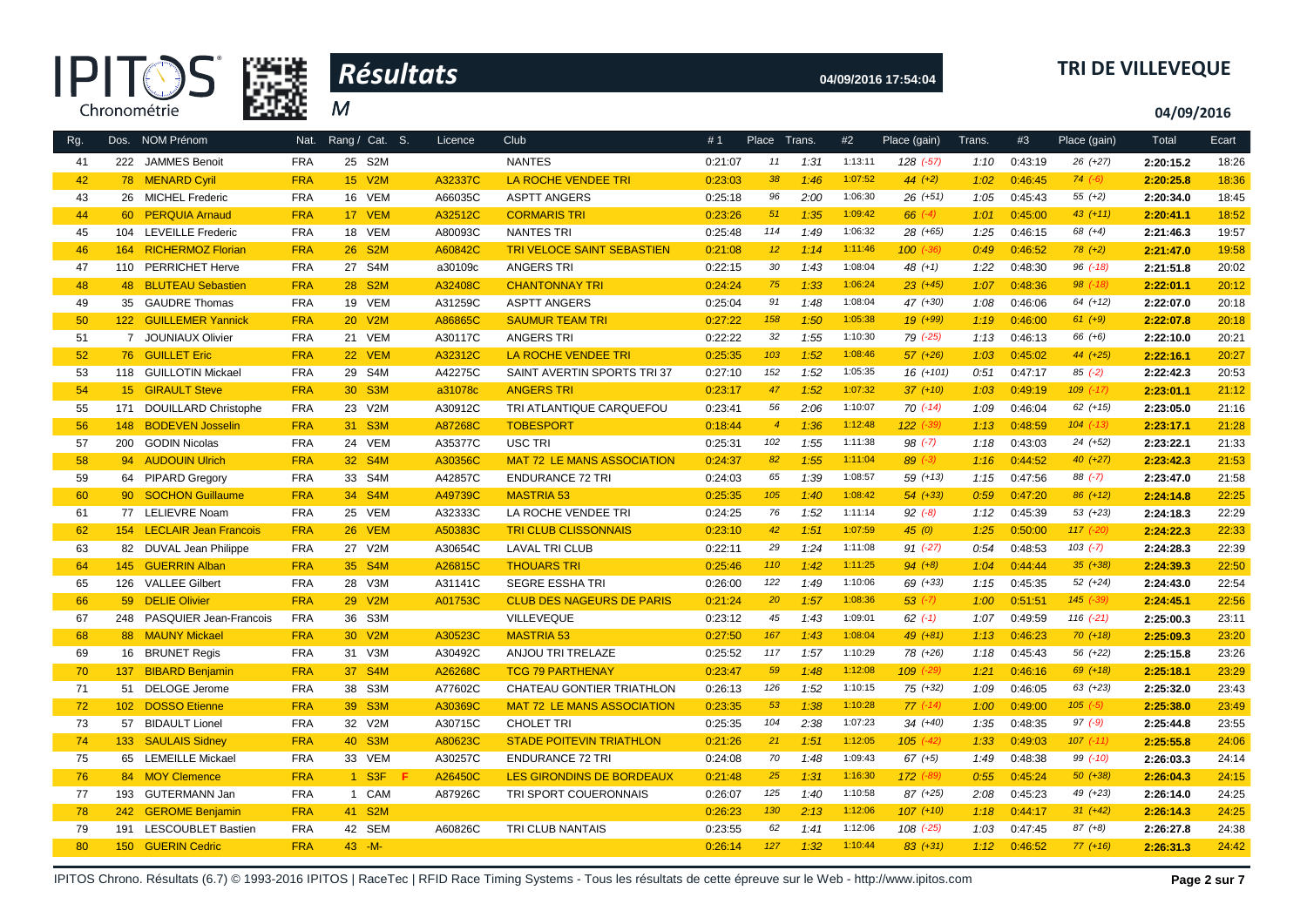



# **04/09/2016 17:54:04 TRI DE VILLEVEQUE**

**04/09/2016**

| Rg. |                 | Dos. NOM Prénom             | Nat.       | Rang / Cat. S. | Licence       | Club                              | #1      | Place | Trans. | #2      | Place (gain)  | Trans. | #3      | Place (gain)  | Total     | Ecart |
|-----|-----------------|-----------------------------|------------|----------------|---------------|-----------------------------------|---------|-------|--------|---------|---------------|--------|---------|---------------|-----------|-------|
| 81  |                 | 79 GOBERT Frederic          | <b>FRA</b> | 34 V3M         | A26398C       | LA ROCHELLE TRI                   | 0:23:08 | 40    | 1:48   | 1:09:07 | $63$ $(-7)$   | 1:24   | 0:51:09 | 131 (-34)     | 2:26:33.0 | 24:44 |
| 82  | 155             | <b>CLENET Olivier</b>       | <b>FRA</b> | <b>35 VEM</b>  | A64510C       | <b>TRI CLUB CLISSONNAIS</b>       | 0:28:26 | 190   | 2:01   | 1:10:08 | $71 (+72)$    | 1:40   | 0:44:26 | $34 (+36)$    | 2:26:37.8 | 24:48 |
| 83  |                 | 130 BICHE Patrice           | <b>FRA</b> | 36 V3M         | A31130C       | SEGRE ESSHA TRI                   | 0:25:51 | 116   | 2:00   | 1:06:50 | $31 (+62)$    | 1:30   | 0:50:34 | 125 (-29)     | 2:26:43.3 | 24:54 |
| 84  |                 | 46 BOBINET Melvin           | <b>FRA</b> | 44 S2M         | A86044C       | <b>CHANTONNAY TRI</b>             | 0:21:51 | 26    | 1:59   | 1:11:49 | $102$ $(-40)$ | 1:13   | 0:49:57 | $115$ $(-18)$ | 2:26:47.3 | 24:58 |
| 85  | 85              | <b>VUILLERMOZ Romain</b>    | <b>FRA</b> | 45 S3M         | A62687C       | LES SABLES VENDEE TRI             | 0:23:55 | 61    | 2:09   | 1:10:54 | 85 (-19)      | 1:18   | 0:48:43 | $100 (-5)$    | 2:26:56.1 | 25:07 |
| 86  | 240             | <b>ESCAT Sebastien</b>      | <b>FRA</b> | 46 S4M         |               | <b>SAUMUR</b>                     | 0:28:47 | 198   | 1:57   | 1:12:59 | $125 (+48)$   | 1:13   | 0:42:10 | $17 (+64)$    | 2:27:03.1 | 25:14 |
| 87  |                 | 81 LEMAITRE Clarisse        | <b>FRA</b> | 2 S4F<br>F.    | A30709C       | <b>LAVAL TRI CLUB</b>             | 0:25:54 | 118   | 2:09   | 1:10:42 | $81 (+19)$    | 1:17   | 0:47:09 | $83 (+12)$    | 2:27:07.0 | 25:18 |
| 88  |                 | 244 BEAUMONT David          | <b>FRA</b> | 47 S2M         |               | SAINT-CLEMENT-DE-LA-PLACE         | 0:31:06 | 213   | 2:05   | 1:02:44 | $4(+142)$     | 1:16   | 0:50:03 | $119$ $(-17)$ | 2:27:11.8 | 25:22 |
| 89  |                 | 12 MANAS Eric               | <b>FRA</b> | 37 VEM         | A79884C       | <b>ANGERS TRI</b>                 | 0:24:07 | 68    | 3:24   | 1:13:23 | 132 (-55)     | 1:16   | 0:45:10 | 48 (+34)      | 2:27:16.8 | 25:27 |
| 90  |                 | 163 TIREL David             | <b>FRA</b> | 38 V2M         | A31934C       | <b>TRI VELOCE SAINT SEBASTIEN</b> | 0:23:58 | 63    | 1:35   | 1:11:43 | $99 (-19)$    | 1:11   | 0:49:03 | $106$ $(-8)$  | 2:27:27.3 | 25:38 |
| 91  | 128             | <b>DELAHAYE Gildas</b>      | <b>FRA</b> | 48 S3M         | A73485C       | <b>SEGRE ESSHA TRI</b>            | 0:25:55 | 120   | 2:16   | 1:10:08 | 72 (+27)      | 1:03   | 0:48:17 | $93 (+2)$     | 2:27:37.1 | 25:48 |
| 92  | 142             | <b>FERGER Vincent</b>       | <b>FRA</b> | 49 S2M         | A13954c       |                                   | 0:22:59 | 37    | 1:21   | 1:12:05 | $106$ $(-41)$ | 0:58   | 0:50:24 | $124$ $(-14)$ | 2:27:44.1 | 25:55 |
| 93  |                 | 187 JUMEAUX Adrien          | <b>FRA</b> | 50 S3M         | A41251C       | TRI CLUB NANTAIS                  | 0:25:05 | 92    | 1:40   | 1:12:57 | $124$ $(-21)$ | 1:06   | 0:47:01 | $81 (+20)$    | 2:27:46.3 | 25:57 |
| 94  |                 | 13 PITON Emmanuel           | <b>FRA</b> | <b>39 VEM</b>  | A30131C       | <b>ANGERS TRI</b>                 | 0:27:51 | 168   | 1:43   | 1:12:21 | $113 (+29)$   | 1:07   | 0:44:52 | $39 (+45)$    | 2:27:50.3 | 26:01 |
| 95  |                 | 19 MALECOT Gildas           | <b>FRA</b> | 40 VEM         | A62581C       | ANJOU TRI TRELAZE                 | 0:23:18 | 48    | 1:50   | 1:09:45 | 68 (-12)      | 1:06   | 0:51:59 | 150 (-35)     | 2:27:55.0 | 26:06 |
| 96  | 37 <sup>2</sup> | <b>GEOFFROY Arnaud</b>      | <b>FRA</b> | 41 VEM         | A31278C       | <b>ASPTT ANGERS</b>               | 0:26:56 | 139   | 1:37   | 1:13:27 | $133(-2)$     | 1:21   | 0:44:45 | $36 (+45)$    | 2:28:02.8 | 26:13 |
| 97  | 186             | <b>BROSSARD Frederic</b>    | <b>FRA</b> | 42 VEM         | A29962C       | TRI CLUB NANTAIS                  | 0:26:33 | 133   | 1:33   | 1:10:56 | 86 (+26)      | 1:02   | 0:48:05 | $90 (+10)$    | 2:28:06.8 | 26:17 |
| 98  | 189             | <b>FABRE Florent</b>        | <b>FRA</b> | 51 S3M         | A50236C       | <b>TRI CLUB NANTAIS</b>           | 0:26:52 | 136   | 2:06   | 1:12:40 | $116 (+5)$    | 1:10   | 0:45:26 | $51 (+33)$    | 2:28:11.3 | 26:22 |
| 99  | 146             | <b>CHIRON Christophe</b>    | <b>FRA</b> | 43 V2M         | A26821C       | <b>THOUARS TRI</b>                | 0:25:25 | 97    | 1:32   | 1:13:30 | 136 (-20)     | 1:07   | 0:46:57 | 79 (+18)      | 2:28:29.1 | 26:40 |
| 100 |                 | 75 CHERON Aurelien          | <b>FRA</b> | 52 S4M         |               | <b>KS TRAINING</b>                | 0:25:27 | 99    | 2:15   | 1:08:45 | $55 (+20)$    | 1:22   | 0:50:47 | $127$ $(-21)$ | 2:28:33.3 | 26:44 |
| 101 | 183             | <b>LATINIER Fabien</b>      | <b>FRA</b> | 53 S3M         | A74691C       | TRI CLUB NANTAIS                  | 0:25:30 | 101   | 2:11   | 1:08:31 | $52(+25)$     | 1:01   | 0:51:38 | $143$ $(-25)$ | 2:28:48.0 | 26:59 |
| 102 |                 | 96 JOUSSE Mathieu           | <b>FRA</b> | 2 JUM          | A75119C       | <b>MAT 72 LE MANS ASSOCIATION</b> | 0:27:15 | 154   | 1:56   | 1:16:44 | $176$ $(-14)$ | 1:31   | 0:41:32 | $14(+66)$     | 2:28:55.8 | 27:06 |
| 103 |                 | 160 SUAUDEAU Christian      | <b>FRA</b> | 44 V3M         | A31920C       | TRI VELOCE SAINT SEBASTIEN        | 0:23:20 | 50    | 1:38   | 1:07:33 | $38(+18)$     | 1:09   | 0:55:30 | 176 (-71)     | 2:29:08.3 | 27:19 |
| 104 |                 | 62 RICHER Franck            | <b>FRA</b> | 54 S3M         | A30937C       | <b>DB COACHING TRIATHLON</b>      | 0:27:02 | 146   | 1:36   | 1:07:29 | $36 (+72)$    | 1:45   | 0:51:32 | $138$ $(-30)$ | 2:29:21.0 | 27:32 |
| 105 |                 | 97 HOULBERT Charles Philipp | FRA        | 55 S3M         | A30372C       | MAT 72 LE MANS ASSOCIATION        | 0:26:59 | 144   | 1:48   | 1:13:00 | $126 (+7)$    | 1:15   | 0:46:26 | $71 (+32)$    | 2:29:26.1 | 27:37 |
| 106 |                 | 52 CHAIGNON Anthony         | <b>FRA</b> | 56 S4M         | A87805C       | <b>CHATEAU GONTIER TRIATHLON</b>  | 0:25:26 | 98    | 1:53   | 1:13:42 | $138$ $(-27)$ | 1:15   | 0:47:15 | $84 (+19)$    | 2:29:29.3 | 27:40 |
| 107 |                 | 179 JOLIVET Sylvain         | <b>FRA</b> | 57 S3M         | A30959C       | TRI ATLANTIQUE CARQUEFOU          | 0:24:04 | 67    | 2:22   | 1:12:43 | $117$ $(-43)$ | 1:21   | 0:49:21 | $110 (+3)$    | 2:29:47.3 | 27:58 |
| 108 |                 | 74 VERNEAU Guillaume        | <b>FRA</b> | 58 S4M         | A49468C       | <b>JEUNESSES SPORTIVES D ALLO</b> | 0:28:13 | 183   | 2:11   | 1:12:49 | $123 (+35)$   | 1:27   | 0:45:41 | $54(+40)$     | 2:30:18.3 | 28:29 |
| 109 |                 | 153 DAVY Florent            | <b>FRA</b> | 45 VEM         | A49542C       | TRI CLUB CLISSONNAIS              | 0:26:30 | 132   | 1:36   | 1:09:24 | 65 (+49)      | 2:07   | 0:50:55 | 128 (-26)     | 2:30:28.0 | 28:39 |
| 110 |                 | 176 TOURRAINE Simon         | <b>FRA</b> | 59 S3M         | A30958C       | <b>TRI ATLANTIQUE CARQUEFOU</b>   | 0:27:03 | 147   | 1:52   | 1:14:53 | $155 (-4)$    | 1:13   | 0:45:45 | $57 (+41)$    | 2:30:43.8 | 28:54 |
| 111 | 239             | <b>BIBARD Dominique</b>     | <b>FRA</b> | 46 VEM         |               | LA POMMERAYE                      | 0:23:20 | 49    | 2:11   | 1:16:42 | 174 (-95)     | 1:56   | 0:46:41 | $72(+33)$     | 2:30:46.8 | 28:57 |
| 112 |                 | 99 DERET Franck             | <b>FRA</b> | 47 V3M         | A30318C       | <b>MAT 72 LE MANS ASSOCIATION</b> | 0:24:55 | 88    | 1:46   | 1:11:59 | $104$ $(-10)$ | 1:32   | 0:50:44 | $126$ $(-14)$ | 2:30:53.3 | 29:04 |
| 113 |                 | 192 GUTERMANN Brice         | <b>FRA</b> | 48 V2M         | A74428C       | TRI SPORT COUERONNAIS             | 0:27:57 | 175   | 2:42   | 1:11:06 | $90 (+40)$    | 1:17   | 0:48:09 | $91 (+22)$    | 2:31:08.8 | 29:19 |
| 114 | 166             | <b>PELTIER Tullio</b>       | <b>FRA</b> | 49 V4M         | A31897C       | <b>TRI VELOCE SAINT SEBASTIEN</b> | 0:28:08 | 180   | 2:15   | 1:11:23 | $93 (+44)$    | 1:22   | 0:48:13 | $92 (+22)$    | 2:31:18.3 | 29:29 |
| 115 |                 | 247 FOUCHER Remi            | <b>FRA</b> | 60 SEM         |               | <b>ANGERS</b>                     | 0:23:45 | 58    | 1:47   | 1:12:47 | $121 (-34)$   | 1:12   | 0:51:53 | 146 (-23)     | 2:31:22.0 | 29:33 |
| 116 | 132             | <b>GERVAIS Arthur</b>       | <b>FRA</b> | 61 S3M         |               | <b>SPORT NATURE BOURGUEILLOI</b>  | 0:27:49 | 166   | 2:25   | 1:14:22 | $146 (+7)$    | 2:02   | 0:44:48 | $38 (+43)$    | 2:31:23.3 | 29:34 |
| 117 |                 | 24 MANCEAU Estelle          | <b>FRA</b> | 3 S3F          | A31218C<br>F. | <b>ASPTT ANGERS</b>               | 0:25:45 | 109   | 2:10   | 1:11:34 | $97 (-3)$     | 1:01   | 0:50:56 | $129$ $(-5)$  | 2:31:24.8 | 29:35 |
| 118 |                 | 219 CHAUVEAU Jeremy         | <b>FRA</b> | 62 S3M         |               | <b>CERGY</b>                      | 0:26:21 | 129   | 2:13   | 1:18:14 | $187$ $(-41)$ | 0:52   | 0:43:48 | $29 (+52)$    | 2:31:25.0 | 29:36 |
| 119 | 229             | <b>RAIMBAULT Guillaume</b>  | <b>FRA</b> | 63 S4M         |               | <b>VILLEVEQUE</b>                 | 0:24:43 | 85    | 1:56   | 1:11:49 | $101$ $(-10)$ | 1:34   | 0:51:26 | $135$ $(-24)$ | 2:31:26.0 | 29:37 |
| 120 |                 | 17 GAGNERIE Bruno           | <b>FRA</b> | 50 V3M         | A30469C       | <b>ANJOU TRI TRELAZE</b>          | 0:24:40 | 83    | 2:07   | 1:12:11 | $110(-23)$    | 1:20   | 0:51:22 | $134$ $(-14)$ | 2:31:38.3 | 29:49 |

IPITOS Chrono. Résultats (6.7) © 1993-2016 IPITOS | RaceTec | RFID Race Timing Systems - Tous les résultats de cette épreuve sur le Web - http://www.ipitos.com Page 3 sur 7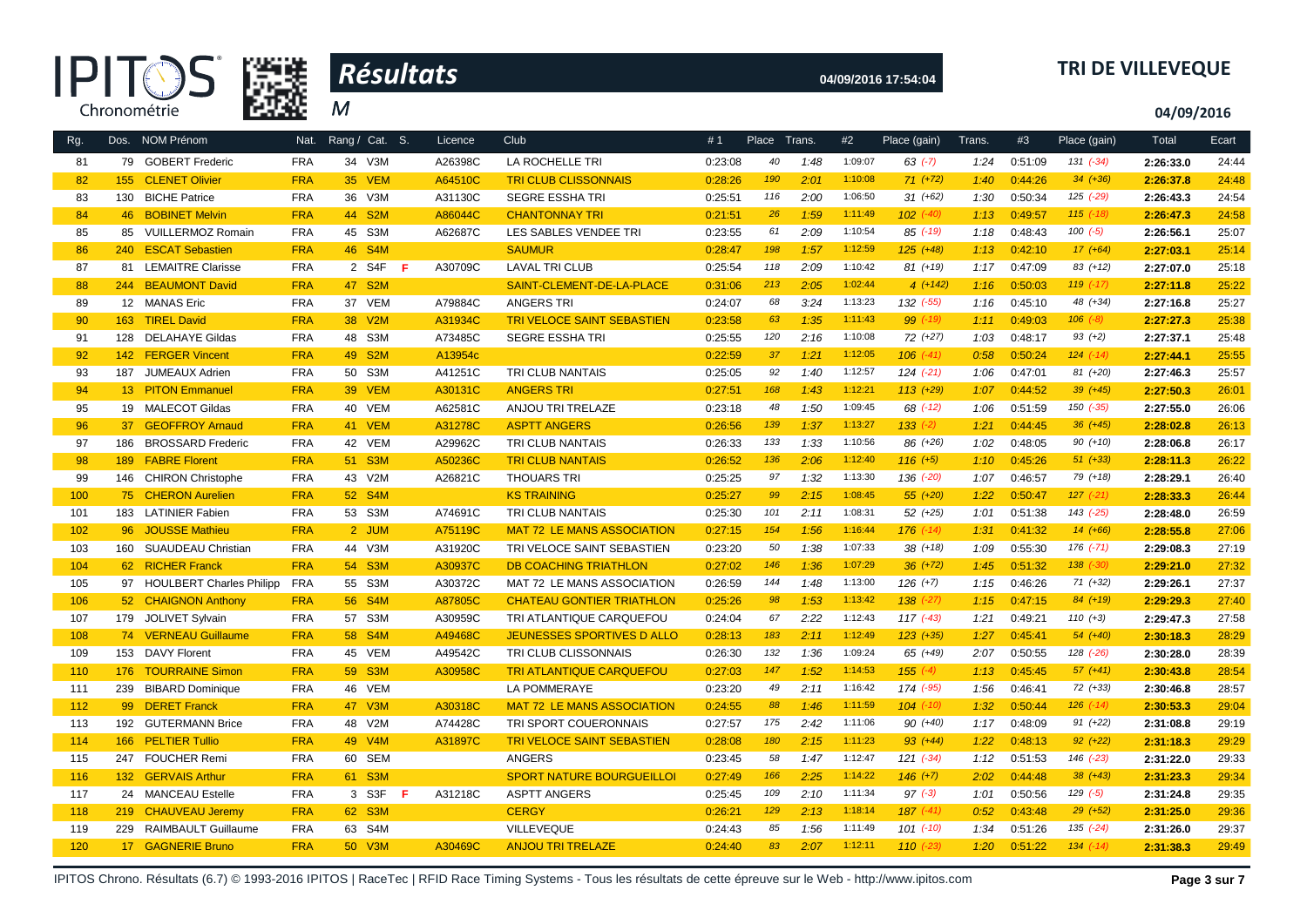



# **04/09/2016 17:54:05 TRI DE VILLEVEQUE**

**04/09/2016**

| Rg. |     | Dos. NOM Prénom              | Nat.       | Rang / Cat. S. | Licence | Club                              | #1      | Place | Trans. | #2      | Place (gain)  | Trans. | #3      | Place (gain)  | Total     | Ecart |
|-----|-----|------------------------------|------------|----------------|---------|-----------------------------------|---------|-------|--------|---------|---------------|--------|---------|---------------|-----------|-------|
| 121 |     | 6 LEJEUNE Bruno              | <b>FRA</b> | 51 V3M         | A30192C | <b>ANGERS TRI</b>                 | 0:27:05 | 148   | 1:40   | 1:06:15 | 22 (+86)      | 1:36   | 0:55:19 | 174 (-59)     | 2:31:52.1 | 30:03 |
| 122 |     | 109 MARTINEAU Reynald        | <b>FRA</b> | 64 S4M         | A86828C | <b>POISSY TRIATHLON</b>           | 0:27:00 | 145   | 2:18   | 1:08:45 | $56 (+55)$    | 1:26   | 0:52:45 | $152$ $(-32)$ | 2:32:11.1 | 30:22 |
| 123 |     | 151 MERCIER Gregory          | <b>FRA</b> | 65 S4M         | A64478C | <b>TOBESPORT</b>                  | 0:29:57 | 207   | 1:21   | 1:12:45 | 120 (+53)     | 1:14   | 0:46:59 | $80 (+31)$    | 2:32:13.8 | 30:24 |
| 124 |     | 31 GUILLAMET Celine          | <b>FRA</b> | 1 VEF<br>-F    | A29705C | <b>ASPTT ANGERS</b>               | 0:23:32 | 52    | 1:38   | 1:14:15 | $145$ $(-59)$ | 1:10   | 0:51:59 | $149$ $(-13)$ | 2:32:30.8 | 30:41 |
| 125 |     | 169 DAVID Dominique          | <b>FRA</b> | 52 V4M         | A30943C | TRI ATLANTIQUE CARQUEFOU          | 0:25:00 | 90    | 2:05   | 1:14:29 | 149 (-39)     | 1:31   | 0:49:39 | $112 (+4)$    | 2:32:40.8 | 30:51 |
| 126 |     | 1 DROUIN Baptiste            | <b>FRA</b> | 66 S2M         | A34012C | <b>YVETOT TRI</b>                 | 0:26:19 | 128   | 2:01   | 1:13:17 | $130 (-4)$    | 1:25   | 0:50:02 | $118(+6)$     | 2:33:02.3 | 31:13 |
| 127 |     | 243 COQUERIE Philippe        | <b>FRA</b> | 67 S2M         |         | <b>ANGERS</b>                     | 0:26:26 | 131   | 2:04   | 1:12:44 | $119 (+4)$    | 0:59   | 0:50:59 | 130(0)        | 2:33:09.3 | 31:20 |
| 128 |     | 66 COUDRAY Adriana           | <b>FRA</b> | 1 JUF<br>Æ     | A30586C | <b>ENDURANCE 72 TRI</b>           | 0:21:16 | 14    | 1:25   | 1:14:24 | $147$ $(-67)$ | 1:04   | 0:55:30 | $175$ $(-47)$ | 2:33:35.0 | 31:46 |
| 129 |     | 98 GILLET Jean Michel        | <b>FRA</b> | 53 V5M         | A30341C | MAT 72 LE MANS ASSOCIATION        | 0:23:39 | 54    | 2:00   | 1:13:16 | $129( -51)$   | 1:18   | 0:53:27 | $161 (-24)$   | 2:33:37.8 | 31:48 |
| 130 |     | 27 BICHOT Florian            | <b>FRA</b> | 68 SEM         | A31303C | <b>ASPTT ANGERS</b>               | 0:24:00 | 64    | 1:52   | 1:15:01 | $157$ $(-58)$ | 1:15   | 0:51:38 | $142 (-8)$    | 2:33:43.0 | 31:54 |
| 131 |     | 21 ALZON Christophe          | <b>FRA</b> | 54 V3M         | A30463C | ANJOU TRI TRELAZE                 | 0:25:48 | 113   | 2:06   | 1:11:01 | 88 (+9)       | 1:20   | 0:53:34 | $163$ $(-27)$ | 2:33:46.0 | 31:57 |
| 132 |     | 49 MARANDAT Julien           | <b>FRA</b> | 69 S4M         | A48871C | <b>CHARTRES METROPOLE TRI</b>     | 0:24:03 | 66    | 1:46   | 1:12:44 | $118$ $(-31)$ | 1:07   | 0:54:10 | 167 (-35)     | 2:33:48.1 | 31:59 |
| 133 |     | 213 RAIMBAULT Jonathan       | <b>FRA</b> | 70 S3M         |         | <b>BARCELONA</b>                  | 0:24:45 | 86    | 1:46   | 1:15:26 | 165 (-54)     | 1:09   | 0:51:29 | $136 (+7)$    | 2:34:32.8 | 32:43 |
| 134 |     | 165 LAVENANT Jean Marie      | <b>FRA</b> | 55 V3M         | A31906C | <b>TRI VELOCE SAINT SEBASTIEN</b> | 0:26:44 | 134   | 2:02   | 1:11:31 | $96 (+18)$    | 1:36   | 0:52:51 | $154$ $(-18)$ | 2:34:42.0 | 32:53 |
| 135 |     | 70 LE NEILLON Vincent        | <b>FRA</b> | 56 VEM         | A35560C | ESPERANCE CHARTRES DE BRE         | 0:28:25 | 189   | 2:22   | 1:10:48 | 84 (+59)      | 1:22   | 0:51:48 | $144 (-5)$    | 2:34:42.8 | 32:53 |
| 136 |     | 44 BLANVILAIN Marc           | <b>FRA</b> | 57 VEM         | A46107C | <b>ASPTT ANGERS</b>               | 0:25:30 | 100   | 1:47   | 1:16:44 | $175$ $(-53)$ | 1:05   | 0:49:44 | $113 (+17)$   | 2:34:46.8 | 32:57 |
| 137 |     | 215 BERTRAND Raymond         | <b>FRA</b> | 58 V2M         |         |                                   | 0:28:07 | 179   | 2:36   | 1:12:21 | $114(+33)$    | 1:31   | 0:50:23 | $123 (+9)$    | 2:34:56.0 | 33:07 |
| 138 |     | 184 THARREAU MECHINEAU A FRA |            | 4 S4F<br>- F   | A30008C | <b>TRI CLUB NANTAIS</b>           | 0:25:13 | 93    | 1:38   | 1:13:48 | $139( -26)$   | 1:10   | 0:53:25 | $160$ $(-19)$ | 2:35:11.1 | 33:22 |
| 139 |     | 39 BUKOVEC Nicolas           | <b>FRA</b> | 59 VEM         | A56254C | <b>ASPTT ANGERS</b>               | 0:24:14 | 73    | 2:00   | 1:14:53 | $156$ $(-53)$ | 1:14   | 0:52:53 | $155 (-13)$   | 2:35:11.3 | 33:22 |
| 140 |     | 2 BESSONART Christophe       | <b>FRA</b> | 60 VEM         | A65506C | 2 RIMA                            | 0:28:06 | 178   | 2:21   | 1:13:57 | $143 (+23)$   | 1:12   | 0:49:50 | $114 (+15)$   | 2:35:24.0 | 33:35 |
| 141 |     | 175 BLANCHARD Denis          | <b>FRA</b> | 61 VEM         | A59712C | TRI ATLANTIQUE CARQUEFOU          | 0:27:56 | 174   | 2:04   | 1:13:40 | $137 (+25)$   | 1:36   | 0:50:13 | $121 (+8)$    | 2:35:25.0 | 33:36 |
| 142 |     | 93 GOUREAU Martin            | <b>FRA</b> | 62 VEM         | A30303C | <b>MAT 72 LE MANS ASSOCIATION</b> | 0:26:05 | 123   | 1:38   | 1:14:10 | $144$ $(-15)$ | 1:11   | 0:52:51 | $153$ $(-4)$  | 2:35:52.0 | 34:03 |
| 143 |     | 197 MICHEL Maxime            | <b>FRA</b> | 71 SEM         |         | UDSP 49                           | 0:24:07 | 69    | 3:24   | 1:14:29 | $148$ $(-73)$ | 1:00   | 0:53:23 | $159(-1)$     | 2:36:21.0 | 34:32 |
| 144 | 147 | <b>OLLIVIER Thierry</b>      | <b>FRA</b> | 63 V2M         | A26818C | <b>THOUARS TRI</b>                | 0:25:44 | 107   | 2:10   | 1:15:14 | $162$ $(-40)$ | 1:28   | 0:51:56 | $148 (+3)$    | 2:36:29.0 | 34:40 |
| 145 |     | 106 LUSSON Pascal            | <b>FRA</b> | 64 VEM         | A48046C | PAYS D ANCENIS CLUB TRI 44        | 0:25:47 | 111   | 2:29   | 1:10:31 | 80 (+10)      | 1:11   | 0:56:46 | 181 (-44)     | 2:36:41.0 | 34:52 |
| 146 |     | 188 PROD HOMME Emmanuel      | <b>FRA</b> | 65 VEM         | A66483C | <b>TRI CLUB NANTAIS</b>           | 0:28:02 | 176   | 2:10   | 1:14:34 | $152$ $(+16)$ | 1:55   | 0:50:23 | $122 (+14)$   | 2:37:01.0 | 35:12 |
| 147 |     | 63 RABEAU Guenael            | <b>FRA</b> | 72 S2M         | A81169C | <b>ENDURANCE 72 TRI</b>           | 0:29:25 | 203   | 2:19   | 1:15:07 | $160 (+32)$   | 1:29   | 0:48:45 | $102 (+24)$   | 2:37:03.0 | 35:14 |
| 148 |     | 30 LEBRETON Virginie         | <b>FRA</b> | 2 VEF<br>-F    | A31189C | <b>ASPTT ANGERS</b>               | 0:25:47 | 112   | 1:56   | 1:21:15 | $205$ $(-76)$ | 1:18   | 0:46:51 | $76 (+40)$    | 2:37:04.8 | 35:15 |
| 149 | 203 | <b>ANDRIEU Wilfried</b>      | <b>FRA</b> | 66 VEM         | A30540C | <b>VSF TRI</b>                    | 0:21:20 | 15    | 2:24   | 1:09:00 | $61$ $(-25)$  | 1:46   | 1:02:40 | 212 (-109)    | 2:37:08.3 | 35:19 |
| 150 |     | 205 PIOGE Daniel             | <b>FRA</b> | 67 V3M         | A49411C | <b>VSF TRI</b>                    | 0:26:05 | 124   | 1:40   | 1:19:17 | $193$ $(-48)$ | 2:06   | 0:48:03 | $89 (+22)$    | 2:37:09.0 | 35:20 |
| 151 | 162 | <b>TERRIEN Eric</b>          | <b>FRA</b> | 68 VEM         | a31199c | PAYS D ANCENIS CLUB TRI 44        | 0:29:10 | 200   | 2:17   | 1:15:09 | $161 (+31)$   | 1:15   | 0:49:31 | $111 (+18)$   | 2:37:19.0 | 35:30 |
| 152 |     | 20 BADIER Nicolas            | <b>FRA</b> | 73 S4M         | A70810C | <b>ANJOU TRI TRELAZE</b>          | 0:32:37 | 227   | 2:05   | 1:13:10 | $127 (+46)$   | 1:05   | 0:48:26 | $95 (+29)$    | 2:37:19.8 | 35:30 |
| 153 |     | 124 GUERET Christophe        | <b>FRA</b> | 69 V3M         | A81651C | SAUMUR TEAM TRI                   | 0:24:34 | 80    | 2:18   | 1:14:41 | 154 (-48)     | 1:22   | 0:54:55 | 172 (-25)     | 2:37:46.8 | 35:57 |
| 154 |     | 172 CHAUDOT Sandrine         | <b>FRA</b> | 3 VEF<br>Æ     | A58375C | <b>TRI ATLANTIQUE CARQUEFOU</b>   | 0:27:22 | 157   | 2:08   | 1:17:42 | $183$ $(-17)$ | 1:27   | 0:49:17 | $108 (+20)$   | 2:37:53.0 | 36:04 |
| 155 |     | 25 PINON Tony                | <b>FRA</b> | 70 VEM         | A46037C | <b>ASPTT ANGERS</b>               | 0:26:56 | 141   | 1:43   | 1:10:14 | 74 (+38)      | 1:26   | 0:57:51 | 188 (-52)     | 2:38:08.0 | 36:19 |
| 156 |     | 111 ALEXANDRE Fabrice        | <b>FRA</b> | 71 V4M         | A83389C | <b>RSSC TRIATHLON</b>             | 0:27:34 | 162   | 2:06   | 1:15:19 | 164(0)        | 1:41   | 0:51:37 | $141 (+6)$    | 2:38:15.3 | 36:26 |
| 157 |     | 83 GRASSET Rodolphe          | <b>FRA</b> | 74 SEM         |         | LE LANDREAU HANDBALL              | 0:26:49 | 135   | 1:59   | 1:16:41 | $173$ $(-31)$ | 1:11   | 0:51:54 | $147 (+9)$    | 2:38:32.3 | 36:43 |
| 158 | 233 | <b>SALMON Antoine</b>        | <b>FRA</b> | <b>72 VEM</b>  |         |                                   | 0:27:25 | 160   | 2:21   | 1:15:17 | $163$ $(-4)$  | 1:23   | 0:52:21 | $151 (+6)$    | 2:38:45.0 | 36:56 |
| 159 | 103 | CLEMENCEAU Jean Franco       | <b>FRA</b> | 73 VEM         | A31518C | <b>NANTES TRI</b>                 | 0:29:26 | 204   | 2:22   | 1:15:30 | 166 (+28)     | 1:28   | 0:50:06 | $120 (+17)$   | 2:38:49.8 | 37:00 |
| 160 |     | 245 MANCEL Julien            | <b>FRA</b> | 75 S3M         |         |                                   | 0:28:22 | 187   | 2:08   | 1:13:55 | $142 (+31)$   | 1:32   | 0:53:21 | $158$ $(-4)$  | 2:39:16.3 | 37:27 |

IPITOS Chrono. Résultats (6.7) © 1993-2016 IPITOS | RaceTec | RFID Race Timing Systems - Tous les résultats de cette épreuve sur le Web - http://www.ipitos.com **Page 4 sur 7**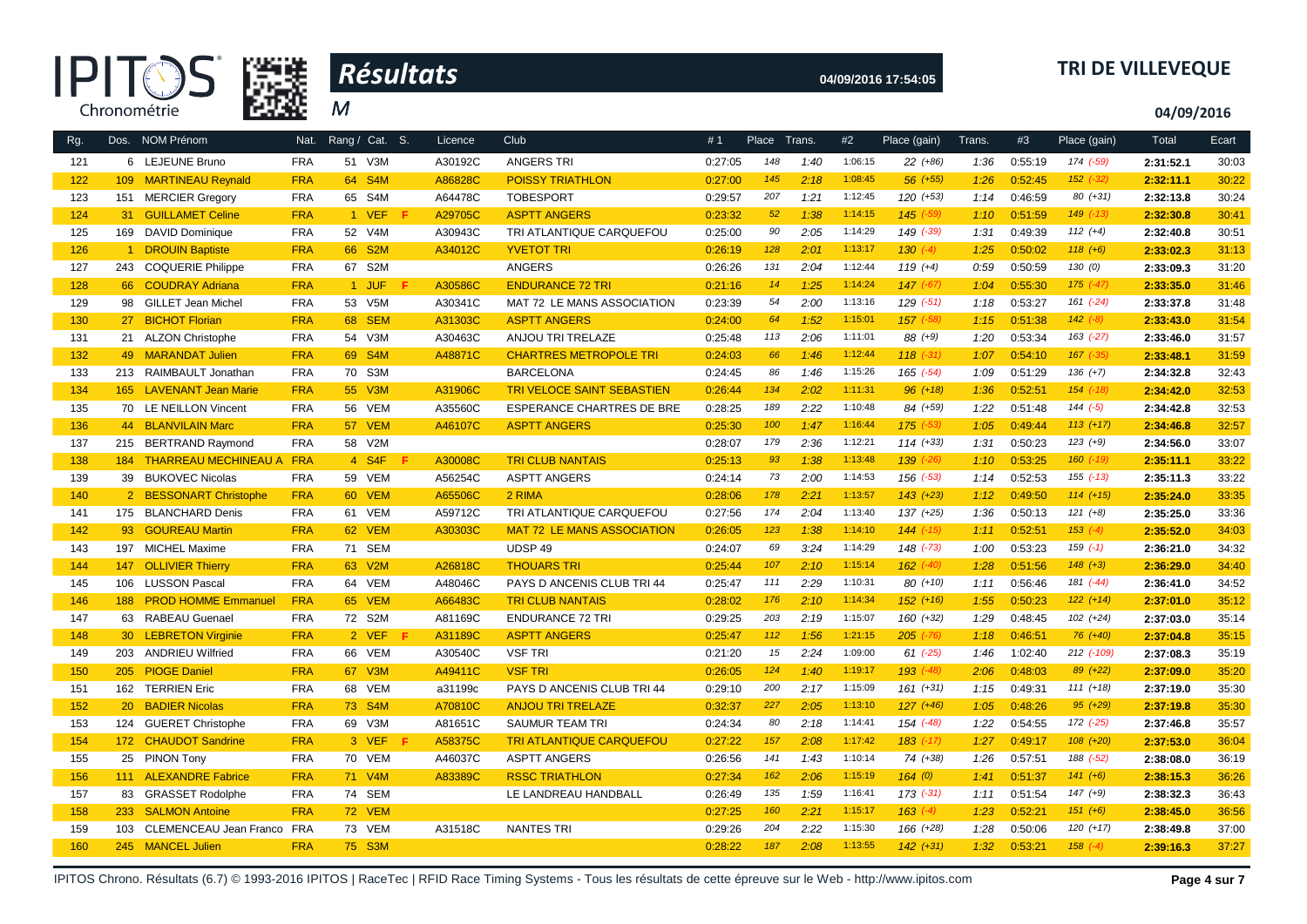



# **04/09/2016 17:54:05 TRI DE VILLEVEQUE**

**04/09/2016**

| Rg. |         | Dos. NOM Prénom           | Nat.       | Rang / Cat. S. | Licence | <b>Club</b>                       | #1      | Place | Trans. | #2      | Place (gain)  | Trans. | #3      | Place (gain)  | Total     | Ecart |
|-----|---------|---------------------------|------------|----------------|---------|-----------------------------------|---------|-------|--------|---------|---------------|--------|---------|---------------|-----------|-------|
| 161 |         | 11 DELAHAYE David         | <b>FRA</b> | 76 S4M         | A30129C | <b>ANGERS TRI</b>                 | 0:29:32 | 205   | 1:50   | 1:18:14 | $188 (+12)$   | 1:08   | 0:48:45 | $101 (+32)$   | 2:39:26.0 | 37:37 |
| 162 | 138     | <b>NOIRAUD Claudine</b>   | <b>FRA</b> | 4 V4F<br>F.    | A26188C | <b>TCG 79 PARTHENAY</b>           | 0:31:18 | 214   | 2:12   | 1:18:02 | $184 (+12)$   | 0:57   | 0:47:06 | $82 (+40)$    | 2:39:31.0 | 37:42 |
| 163 |         | 152 QUESNE Marc           | <b>FRA</b> | 74 V3M         | A28556C | TRI ATTITUDE 41                   | 0:28:29 | 191   | 1:41   | 1:11:28 | $95 (+58)$    | 1:35   | 0:56:20 | 178 (-30)     | 2:39:31.0 | 37:42 |
| 164 |         | 198 LEHUE Antoine         | <b>FRA</b> | 77 S2M         |         | <b>UDSP 49</b>                    | 0:27:33 | 161   | 1:48   | 1:13:29 | $134 (+16)$   | 1:27   | 0:55:34 | $177$ $(-19)$ | 2:39:49.0 | 38:00 |
| 165 |         | 18 GAGNERIE Thomas        | <b>FRA</b> | 3 JUM          | A30484C | ANJOU TRI TRELAZE                 | 0:25:17 | 95    | 1:55   | 1:17:23 | 181 (-63)     | 1:13   | 0:54:51 | $171 (-7)$    | 2:40:37.3 | 38:48 |
| 166 |         | 23 DURAND Herve           | <b>FRA</b> | 75 V2M         | A06986C | <b>AS ENERGY 91 TRI</b>           | 0:24:58 | 89    | 1:51   | 1:12:15 | $111 (-19)$   | 1:23   | 1:00:21 | $201$ $(-58)$ | 2:40:45.3 | 38:56 |
| 167 | 202     | <b>CARRE Guy</b>          | <b>FRA</b> | 76 V5M         | A30528C | <b>VSF TRI</b>                    | 0:28:39 | 193   | 1:51   | 1:17:27 | 182 (+10)     | 1:20   | 0:51:33 | $139 (+16)$   | 2:40:47.0 | 38:58 |
| 168 |         | 220 KOUDINOFF Nicolas     | <b>FRA</b> | 77 VEM         |         | <b>SAUMUR</b>                     | 0:27:06 | 149   | 2:39   | 1:18:10 | $186$ $(-33)$ | 1:29   | 0:51:31 | $137 (+14)$   | 2:40:51.0 | 39:02 |
| 169 |         | 161 CLEMENCEAU Beatrice   | <b>FRA</b> | 5 VEF<br>-F    | A64616C | TRI VELOCE SAINT SEBASTIEN        | 0:30:08 | 208   | 1:59   | 1:22:24 | $215(-8)$     | 1:29   | 0:45:08 | $47 (+47)$    | 2:41:06.0 | 39:17 |
| 170 |         | 61 LEBER Cedric           | <b>FRA</b> | 78 S2M         | A58679C | <b>COURBEVOIE TRI</b>             | 0:28:43 | 195   | 2:43   | 1:16:48 | $177(+10)$    | 1:45   | 0:51:34 | $140 (+15)$   | 2:41:30.0 | 39:41 |
| 171 |         | 129 GIRAUDEAU Gregory     | <b>FRA</b> | 79 S4M         | A80126C | <b>SEGRE ESSHA TRI</b>            | 0:28:15 | 184   | 1:47   | 1:14:33 | $151 (+27)$   | 1:11   | 0:56:35 | 179 (-14)     | 2:42:19.8 | 40:30 |
| 172 | 47      | <b>JAULIN Christophe</b>  | <b>FRA</b> | 78 V3M         | A52105C | <b>CHANTONNAY TRI</b>             | 0:29:13 | 201   | 2:14   | 1:16:21 | $171 (+22)$   | 1:33   | 0:53:03 | $156 (+7)$    | 2:42:21.0 | 40:32 |
| 173 |         | 235 GALLET Laurent        | <b>FRA</b> | 79 V4M         |         | <b>LUYNES</b>                     | 0:28:18 | 185   | 2:36   | 1:16:52 | $178 (+7)$    | 1:34   | 0:53:20 | $157 (+5)$    | 2:42:37.0 | 40:48 |
| 174 | 156     | <b>BRETON Lionel</b>      | <b>FRA</b> | 80 V3M         | A31951C | <b>TRI VELOCE SAINT SEBASTIEN</b> | 0:27:51 | 169   | 1:58   | 1:11:51 | $103 (+35)$   | 1:23   | 0:59:46 | 196 (-40)     | 2:42:46.8 | 40:57 |
| 175 |         | 121 KOCH Frederic         | <b>FRA</b> | 80 S4M         | A84306C | SAUMUR TEAM TRI                   | 0:27:06 | 150   | 2:35   | 1:18:23 | 189 (-34)     | 1:36   | 0:53:40 | $164 (+9)$    | 2:43:18.0 | 41:29 |
| 176 | $123 -$ | <b>SECHER Bertrand</b>    | <b>FRA</b> | 81 VEM         | A32396C | <b>SAUMUR TEAM TRI</b>            | 0:25:55 | 119   | 2:51   | 1:18:54 | 190 (-58)     | 1:19   | 0:54:23 | $168 (+1)$    | 2:43:19.0 | 41:30 |
| 177 |         | 42 BREGEON Thomas         | <b>FRA</b> | 81 S4M         | A50886C | <b>ASPTT ANGERS</b>               | 0:33:07 | 228   | 2:20   | 1:16:01 | 170 (+28)     | 1:04   | 0:51:14 | $133 (+23)$   | 2:43:44.0 | 41:55 |
| 178 |         | 225 PAPIN Yohann          | <b>FRA</b> | 82 VEM         |         | <b>SOMLOIRE</b>                   | 0:29:54 | 206   | 2:04   | 1:13:30 | $135 (+41)$   | 1:35   | 0:56:47 | $182$ $(-13)$ | 2:43:46.3 | 41:57 |
| 179 | 231     | PAGEAUD Jacky             | <b>FRA</b> | 83 V3M         |         | MORTAGNE-SUR-SEVRE                | 0:32:19 | 225   | 2:08   | 1:13:50 | $140 (+39)$   | 1:49   | 0:53:57 | $166 (+7)$    | 2:44:01.0 | 42:12 |
| 180 | 116     | <b>PELLEMOINE Jerome</b>  | <b>FRA</b> | 82 S4M         | A29730C | <b>SABLE TRI</b>                  | 0:26:55 | 138   | 1:51   | 1:17:02 | 180 (-29)     | 1:08   | 0:57:15 | $185$ $(-13)$ | 2:44:07.8 | 42:18 |
| 181 | 234     | <b>MERCIER David</b>      | <b>FRA</b> | 84 VEM         |         | LA POUEZE                         | 0:29:20 | 202   | 1:53   | 1:20:18 | $202 (+1)$    | 1:36   | 0:51:12 | $132 (+20)$   | 2:44:16.0 | 42:27 |
| 182 | 195     | <b>SEGONDS Didier</b>     | <b>FRA</b> | 85 VEM         | A31495C | <b>TRI SPORT COUERONNAIS</b>      | 0:31:20 | 215   | 2:24   | 1:15:50 | $168 (+23)$   | 1:22   | 0:53:32 | $162 (+10)$   | 2:44:25.3 | 42:36 |
| 183 | 194     | <b>BOUGUERN Karim</b>     | <b>FRA</b> | 83 S4M         | A31491C | TRI SPORT COUERONNAIS             | 0:27:47 | 164   | 2:10   | 1:19:04 | 191 (-25)     | 1:22   | 0:54:39 | $169 (+6)$    | 2:44:59.9 | 43:11 |
| 184 |         | 32 RIVIERE Mickael        | <b>FRA</b> | 86 V2M         | A31225C | <b>ASPTT ANGERS</b>               | 0:24:13 | 72    | 2:26   | 1:15:32 | $167$ $(-71)$ | 2:48   | 1:00:26 | $202$ $(-41)$ | 2:45:22.0 | 43:33 |
| 185 |         | 34 PAUL Stephane          | <b>FRA</b> | 87 V3M         | A30250C | <b>ASPTT ANGERS</b>               | 0:25:38 | 106   | 2:01   | 1:13:19 | $131$ $(-18)$ | 1:40   | 1:03:13 | $215$ $(-61)$ | 2:45:49.3 | 44:00 |
| 186 | 237     | <b>PEROCHEAU Mael</b>     | <b>FRA</b> | 84 SEM         |         | <b>CHIRE-EN-MONTREUIL</b>         | 0:27:23 | 159   | 2:59   | 1:14:39 | $153$ $(-4)$  | 1:39   | 0:59:34 | $195$ $(-23)$ | 2:46:10.9 | 44:22 |
| 187 |         | 10 GEORGET Jean Michel    | <b>FRA</b> | 88 V2M         | A60906C | <b>ANGERS TRI</b>                 | 0:32:26 | 226   | 2:28   | 1:12:22 | $115 (+51)$   | 1:27   | 0:58:10 | 189 (-12)     | 2:46:51.8 | 45:02 |
| 188 | 167     | <b>DORN Sebastien</b>     | <b>FRA</b> | 85 S3M         | A45296C | <b>TRI VELOCE SAINT SEBASTIEN</b> | 0:27:56 | 173   | 2:19   | 1:22:11 | $214$ (-35)   | 1:24   | 0:53:56 | $165 (+20)$   | 2:47:43.0 | 45:54 |
| 189 |         | 36 COURANT Benoit         | <b>FRA</b> | 89 V3M         | A31263C | <b>ASPTT ANGERS</b>               | 0:25:44 | 108   | 2:13   | 1:16:54 | 179 (-53)     | 1:40   | 1:02:26 | $211$ $(-28)$ | 2:48:54.0 | 47:05 |
| 190 |         | 135 POPINET Eric          | <b>FRA</b> | 90 V2M         | A67345C | <b>TC JOUE LES TOURS</b>          | 0:28:31 | 192   | 2:00   | 1:19:52 | $198$ $(-4)$  | 1:26   | 0:57:35 | $187 (+6)$    | 2:49:21.0 | 47:32 |
| 191 | 226     | <b>BETUS Julien</b>       | <b>FRA</b> | 86 S4M         |         | <b>LA MONTAGNE</b>                | 0:28:40 | 194   | 1:52   | 1:19:23 | 194(0)        | 1:36   | 0:58:29 | $190 (+3)$    | 2:49:56.0 | 48:07 |
| 192 | 217     | <b>PASQUEREAU Anthony</b> | <b>FRA</b> | 87 S4M         |         | <b>BEAUPREAU-EN-MAUGES</b>        | 0:30:29 | 209   | 2:16   | 1:15:04 | $159(+29)$    | 1:08   | 1:01:14 | $207$ $(-12)$ | 2:50:08.8 | 48:19 |
| 193 |         | 238 ROUSSEAU Benoit       | <b>FRA</b> | 88 S4M         | A28475C | <b>VENDOME TRI</b>                | 0:27:55 | 172   | 2:02   | 1:19:08 | 192 (-18)     | 1:07   | 1:00:06 | $200 (-3)$    | 2:50:15.0 | 48:26 |
| 194 | 214     | <b>CAILLEAUX Gael</b>     | <b>FRA</b> | 91 V3M         |         | <b>PARIS</b>                      | 0:28:06 | 177   | 2:19   | 1:21:32 | $208$ (-28)   | 1:39   | 0:57:11 | $184 (+11)$   | 2:50:44.0 | 48:55 |
| 195 | 168     | <b>NERRIERE Philippe</b>  | <b>FRA</b> | 92 V4M         | A31993C | TRI VELOCE SAINT SEBASTIEN        | 0:28:11 | 181   | 2:20   | 1:22:06 | $212$ $(-28)$ | 1:51   | 0:57:16 | $186 (+14)$   | 2:51:41.0 | 49:52 |
| 196 | 100     | <b>GOHIER Serge</b>       | <b>FRA</b> | 93 V4M         | A30420C | <b>MAT 72 LE MANS ASSOCIATION</b> | 0:28:25 | 188   | 2:13   | 1:18:08 | $185 (+1)$    | 1:23   | 1:02:09 | $210(-9)$     | 2:52:14.9 | 50:26 |
| 197 | 210     | <b>CRESPO Jose</b>        | <b>FRA</b> | 89 S4M         |         | <b>ANGERS</b>                     | 0:31:35 | 219   | 2:59   | 1:19:27 | $195 (+5)$    | 1:40   | 0:56:41 | 180 (+17)     | 2:52:19.0 | 50:30 |
| 198 | 125     | <b>HAUTTEMENT Jerome</b>  | <b>FRA</b> | 94 VEM         | A56174C | <b>SAUMUR TEAM TRI</b>            | 0:32:14 | 224   | 2:36   | 1:15:55 | $169 (+27)$   | 1:27   | 1:00:50 | $205$ $(-1)$  | 2:53:00.0 | 51:11 |
| 199 |         | 211 RICHE Jean-Pierre     | <b>FRA</b> | 95 VEM         |         | <b>ROCHESERVIERE</b>              | 0:26:53 | 137   | 3:32   | 1:21:15 | $206$ $(-67)$ | 2:20   | 0:59:14 | $193 (+5)$    | 2:53:11.9 | 51:23 |
| 200 |         | 91 FONTENEAU Nicolas      | <b>FRA</b> | 96 V4M         | A30390C | <b>MAT 72 LE MANS ASSOCIATION</b> | 0:27:55 | 171   | 2:22   | 1:24:53 | $223$ (-47)   | 1:11   | 0:57:09 | $183 (+18)$   | 2:53:27.8 | 51:38 |

IPITOS Chrono. Résultats (6.7) © 1993-2016 IPITOS | RaceTec | RFID Race Timing Systems - Tous les résultats de cette épreuve sur le Web - http://www.ipitos.com Page 5 sur 7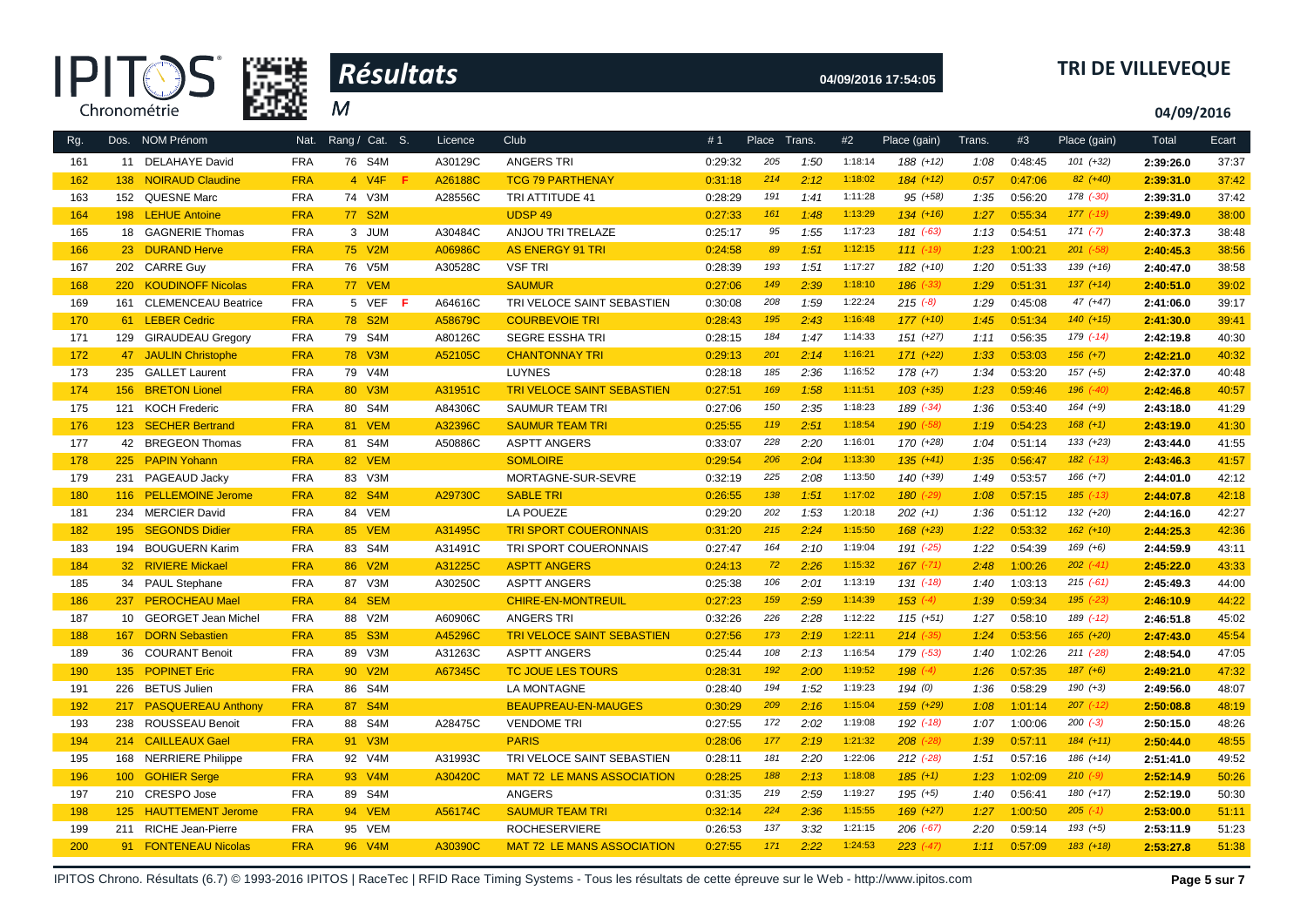



# **04/09/2016 17:54:05 TRI DE VILLEVEQUE**

**04/09/2016**

| Rg.        |     | Dos. NOM Prénom                 | Nat.       | Rang / Cat. S.   | Licence        | Club                            | #1      | Place Trans.     |      | #2      | Place (gain)  | Trans. | #3      | Place (gain)  | Total     | Ecart   |
|------------|-----|---------------------------------|------------|------------------|----------------|---------------------------------|---------|------------------|------|---------|---------------|--------|---------|---------------|-----------|---------|
| 201        |     | 173 CHAUDOT Frederic            | <b>FRA</b> | 97 VEM           | A43765C        | TRI ATLANTIQUE CARQUEFOU        | 0:30:58 | 211              | 2:28 | 1:23:33 | $218$ $(-11)$ | 1:34   | 0:55:01 | $173 (+21)$   | 2:53:31.8 | 51:42   |
| 202        |     | 56 SIMONET Gerard               | <b>FRA</b> | 98 V6M           | A30718C        | <b>CHOLET TRI</b>               | 0:27:40 | 163              | 2:59 | 1:20:54 | $204$ $(-40)$ | 1:34   | 1:00:32 | $204 (+1)$    | 2:53:35.8 | 51:46   |
| 203        |     | 29 DUBOS Nicolas                | <b>FRA</b> | 99 VEM           | A30245C        | <b>ASPTT ANGERS</b>             | 0:31:31 | 218              | 2:09 | 1:19:28 | $196 (+7)$    | 1:35   | 0:59:09 | $192 (+8)$    | 2:53:48.9 | 52:00   |
| 204        |     | 149 LASSEUR Jackie              | <b>FRA</b> | <b>100 VEM</b>   | A66048C        | <b>TOBESPORT</b>                | 0:31:27 | 217              | 2:17 | 1:19:54 | $199 (+4)$    | 1:42   | 0:58:33 | $191 (+9)$    | 2:53:50.9 | 52:02   |
| 205        |     | 218 MEUNIER Francois            | <b>FRA</b> | 101 V2M          | A85961C        | <b>COULAINES</b>                | 0:26:57 | 143              | 2:21 | 1:22:56 | $217$ (-64)   | 1:51   | 0:59:50 | $197 (+2)$    | 2:53:52.9 | 52:04   |
| 206        | 241 | <b>CHEBRET Laurent</b>          | <b>FRA</b> | 102 V2M          | A88003C        | SAINT-DENIS-EN-VAL              | 0:31:20 | 216              | 1:55 | 1:20:04 | $200 (+4)$    | 1:30   | 0:59:19 | $194 (+6)$    | 2:54:06.0 | 52:17   |
| 207        | 181 | <b>RAIFFE Michael</b>           | <b>FRA</b> | 90 S2M           | A49219C        | TRI CLUB DE CHATELLERAULT       | 0:25:16 | 94               | 2:35 | 1:21:33 | 209 (-97)     | 1:15   | 1:04:35 | $217$ $(-16)$ | 2:55:10.8 | 53:21   |
| 208        |     | 228 JIMBLET Nicolas             | <b>FRA</b> | 91 S4M           |                | NEUVILLE-DE-POITOU              | 0:27:54 | 170              | 2:01 | 1:24:29 | $221 (-45)$   | 1:11   | 0:59:58 | $198 (+7)$    | 2:55:29.8 | 53:40   |
| 209        |     | 230 ROUSSEAU Sebastien          | <b>FRA</b> | 2 CAM            |                | <b>SAUTRON</b>                  | 0:28:20 | 186              | 3:44 | 1:15:03 | $158 (+13)$   | 1:59   | 1:06:27 | $218$ $(-36)$ | 2:55:30.9 | 53:42   |
| 210        |     | 112 GONDARD James               | <b>FRA</b> | 103 V3M          | A29720C        | <b>SABLE TRI</b>                | 0:27:49 | 165              | 2:52 | 1:21:19 | $207$ $(-41)$ | 2:13   | 1:01:29 | $208$ $(-4)$  | 2:55:38.8 | 53:49   |
| 211        |     | 216 GODIN Mickael               | <b>FRA</b> | 104 VEM          | A87810C        | <b>BRISSAC-QUINCE</b>           | 0:31:35 | 220              | 2:58 | 1:20:06 | $201 (+3)$    | 1:45   | 1:01:03 | $206 (+6)$    | 2:57:23.8 | 55:34   |
| 212        |     | 170 LUCAS Frederic              | <b>FRA</b> | <b>105 VEM</b>   | A30965C        | <b>TRI ATLANTIQUE CARQUEFOU</b> | 0:27:21 | 156              | 3:21 | 1:24:52 | $222 (-64)$   | 2:14   | 1:00:00 | $199 (+8)$    | 2:57:45.8 | 55:56   |
| 213        |     | 119 VENOT Martine               | <b>FRA</b> | 6 V4F F          | A29378C        | SAINT AVERTIN SPORTS TRI37      | 0:31:45 | 222              | 3:14 | 1:20:20 | $203 (+3)$    | 2:13   | 1:02:05 | $209 (+6)$    | 2:59:34.0 | 57:45   |
| 214        |     | 5 COLLIN Emmanuel               | <b>FRA</b> | 106 V2M          | A60834C        | <b>ANGERS TRI</b>               | 0:28:45 | 196              | 2:36 | 1:19:47 | $197 (-3)$    | 2:02   | 1:06:52 | $220$ $(-15)$ | 2:59:58.8 | 58:09   |
| 215        |     | 223 LACOSTE Marc                | <b>FRA</b> | 92 S4M           |                | <b>NANTES</b>                   | 0:30:32 | 210              | 3:05 | 1:22:52 | $216$ $(-11)$ | 1:05   | 1:03:08 | $214 (+6)$    | 3:00:39.8 | 58:50   |
| 216        |     | 71 CHUPEAU Stephanie            | <b>FRA</b> | 5 S4F            | A31021C<br>F   | <b>FONTENAY TRI CLUB</b>        | 0:27:19 | 155              | 2:46 | 1:27:00 | $225$ (-68)   | 1:40   | 1:02:53 | $213 (+7)$    | 3:01:34.8 | 59:45   |
| 217        |     | 236 RUMIANO Hadrien             | <b>FRA</b> | 3 CAM            |                | <b>SAUTRON</b>                  | 0:26:57 | 142              | 3:54 | 1:21:49 | $211 (-68)$   | 2:12   | 1:07:20 | $221 (-7)$    | 3:02:09.3 | 1:00:20 |
| 218        |     | 174 LEONE-PROVOST Christine FRA |            | $7$ V3F          | A61994C<br>- F | <b>TRI ATLANTIQUE CARQUEFOU</b> | 0:31:06 | 212              | 2:29 | 1:23:43 | $220$ $(-12)$ | 1:34   | 1:03:37 | $216 (+6)$    | 3:02:27.3 | 1:00:38 |
| 219        |     | 212 RETAILLEAU Pascal           | <b>FRA</b> | 107 V2M          |                | <b>MAULEON</b>                  | 0:35:44 | 229              | 3:51 | 1:26:56 | $224 (+1)$    | 2:23   | 0:54:46 | $170 (+9)$    | 3:03:37.3 | 1:01:48 |
| 220        |     | 221 JAMMES Patrick              | <b>FRA</b> | 108 V3M          |                | <b>PACE</b>                     | 0:31:40 | 221              | 2:56 | 1:23:40 | $219(-4)$     | 2:45   | 1:06:45 | $219(+5)$     | 3:07:42.8 | 1:05:53 |
| 221        |     | 232 HUCHUSLKI Olivier           | <b>FRA</b> | 109 V3M          | A77666C        |                                 | 0:24:27 | 78               | 3:53 | 1:21:43 | $210$ (-117)  | 2:13   | 1:16:25 | $223$ $(-26)$ | 3:08:39.0 | 1:06:50 |
| 222        |     | 249 LEBERT Stephanie            | <b>FRA</b> | 6 S2F            | -F.            | <b>CHEMILLE-MELAY</b>           | 0:28:45 | 197              | 2:01 | 1:31:23 | $228$ (-30)   | 1:51   | 1:09:35 | $222 (+5)$    | 3:13:32.0 | 1:11:43 |
| 223        |     | 250 LEBERT Sylvain              | <b>FRA</b> | 110 V3M          |                | CHEMILLE-MELAY                  | 0:37:03 | 230              | 3:04 | 1:30:59 | $227 (+1)$    | 1:59   | 1:00:29 | $203 (+6)$    | 3:13:32.7 | 1:11:43 |
| <b>DNF</b> |     | 3 COSSIN Alexis                 | <b>FRA</b> | <b>SEM</b>       |                | <b>ENDURANCE 72 TRIATHLON</b>   | 0:20:16 | $\boldsymbol{g}$ | 1:17 |         |               |        |         |               |           |         |
| <b>DNF</b> |     | 9 MOREAU Thierry                | <b>FRA</b> | V3M              | A30120C        | <b>ANGERS TRI</b>               | 0:24:15 | 74               | 2:05 | 1:13:51 | $141 (-41)$   | 1:29   |         |               |           |         |
| <b>DNF</b> |     | 40 AUDIAU Franck                | <b>FRA</b> | V2M              | A32750C        | <b>ASPTT ANGERS</b>             | 0:26:56 | 140              | 1:37 | 1:12:18 | $112 (+19)$   |        |         |               |           |         |
| <b>DNF</b> |     | 144 BICHON Laurent              | <b>FRA</b> | <b>VEM</b>       | A26816C        | <b>THOUARS TRI</b>              | 0:24:43 | 84               | 1:56 | 1:09:21 | $64(+11)$     | 1:11   |         |               |           |         |
| <b>DNF</b> |     | 178 BONFILS Karine              | <b>FRA</b> | VEF              | A30995C<br>-F  | <b>TRI ATLANTIQUE CARQUEFOU</b> | 0:44:09 | 231              | 2:59 |         |               | 59:23  |         |               |           |         |
| <b>DNF</b> |     | 208 ROYER Philippe              | <b>FRA</b> | V <sub>4</sub> M | A30535C        | <b>VSF TRI</b>                  | 0:24:30 | 79               | 1:30 | 1:10:10 | $73 (+4)$     | 1:01   |         |               |           |         |
| <b>DNF</b> |     | 224 BUEE Emmanuel               | <b>FRA</b> | V2M              |                | <b>NANTES</b>                   | 0:31:52 | 223              | 1:54 | 1:27:12 | $226 (-3)$    | 1:43   |         |               |           |         |
| <b>DNF</b> | 227 | <b>ONILLON Frederic</b>         | <b>FRA</b> | <b>VEM</b>       |                | NUEIL-LES-AUBIERS               | 0:27:10 | 151              | 2:08 | 1:14:31 | $150(-1)$     | 2:03   |         |               |           |         |
| <b>DNF</b> |     | 246 DE LA ROCHEBROCHARD         | <b>FRA</b> | V4M              |                | <b>NANTERRE</b>                 | 0:29:01 | 199              | 3:37 | 1:48:12 | $229$ $(-31)$ | 3:17   |         |               |           |         |
| <b>DNS</b> |     | 50 PICHOT Louis                 | <b>FRA</b> | <b>JUM</b>       | A29017C        | <b>CHARTRES METROPOLE TRI</b>   |         |                  |      |         |               |        |         |               |           |         |
| <b>DNS</b> |     | 53 COLOMBU Yoann                | <b>FRA</b> | S <sub>3</sub> M | A47509C        | <b>CHOLET TRI</b>               |         |                  |      |         |               |        |         |               |           |         |
| <b>DNS</b> |     | 58 LEVEQUE Ludovic              | <b>FRA</b> | S3M              | A19533C        | <b>CLUB BPC NANCY</b>           |         |                  |      |         |               |        |         |               |           |         |
| <b>DNS</b> |     | 68 JEAN Sebastien               | <b>FRA</b> | <b>VEM</b>       | A57753C        | <b>ENDURANCE 72 TRI</b>         |         |                  |      |         |               |        |         |               |           |         |
| <b>DNS</b> |     | 95 CHARPENTIER Tony             | <b>FRA</b> | S4M              | A30386C        | MAT 72 LE MANS ASSOCIATION      |         |                  |      |         |               |        |         |               |           |         |
| <b>DNS</b> |     | 115 TARDIEU Nicolas             | <b>FRA</b> | <b>VEM</b>       | A31690C        | <b>SABLE TRI</b>                |         |                  |      |         |               |        |         |               |           |         |
| <b>DNS</b> |     | 136 LEFEUVRE Didier             | <b>FRA</b> | V3M              | A26231C        | <b>TCG 79 PARTHENAY</b>         |         |                  |      |         |               |        |         |               |           |         |
| <b>DNS</b> |     | 182 MIETTE Fabien               | <b>FRA</b> | S <sub>2</sub> M | A46382C        | <b>TRI CLUB NANTAIS</b>         |         |                  |      |         |               |        |         |               |           |         |

IPITOS Chrono. Résultats (6.7) © 1993-2016 IPITOS | RaceTec | RFID Race Timing Systems - Tous les résultats de cette épreuve sur le Web - http://www.ipitos.com **Page 6 sur 7**